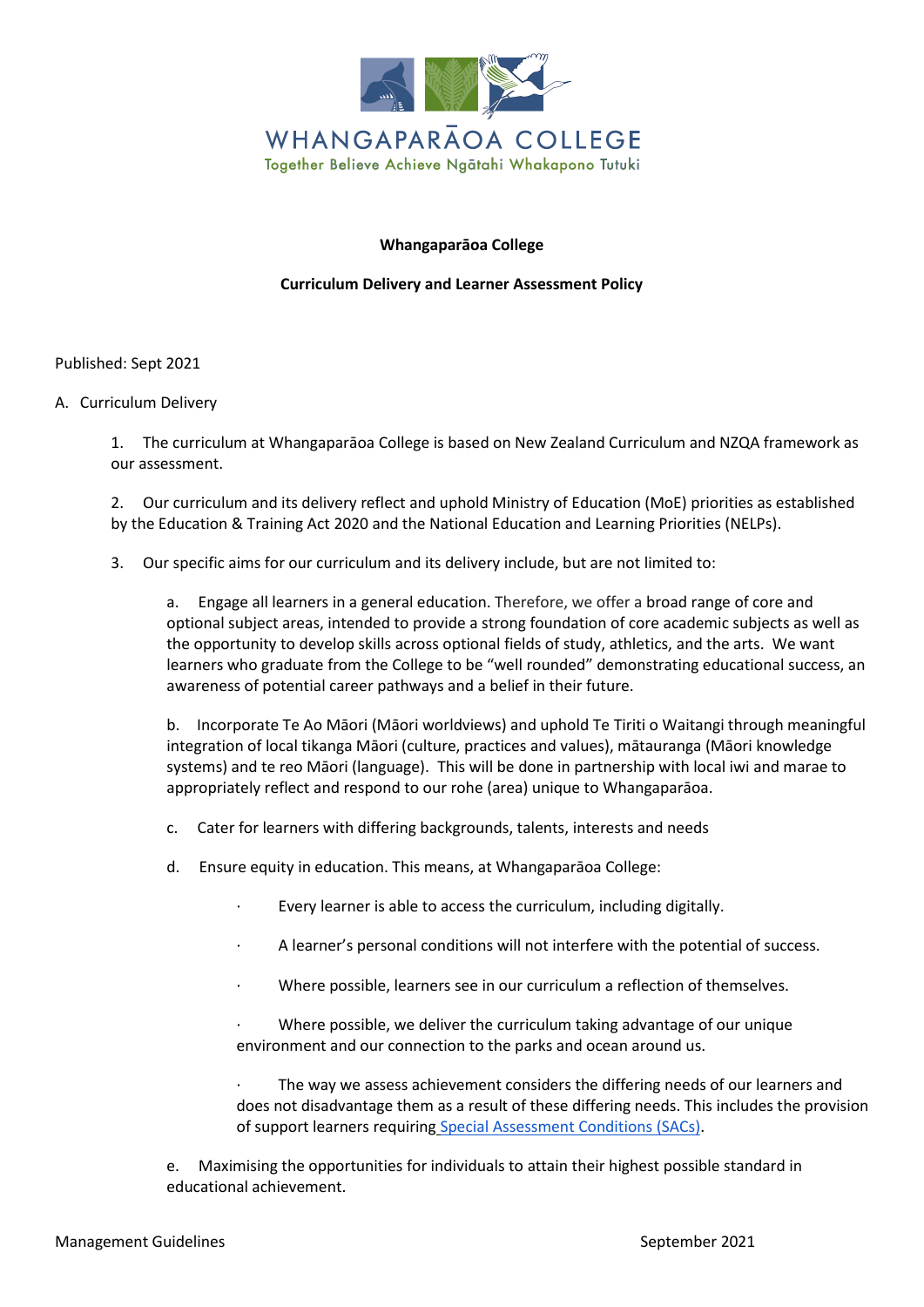4. The teaching practices we use for curriculum delivery reflect the following aims:

a. "Know and grow" our learners. This means communicating one-on-one with learners to develop an appreciation for each individual's potential, and collectively using that knowledge to target and, potentially, adapt curriculum delivery at an individual level.

b. Promote a sense of hauora, the Māori concept of health and well-being that encompasses the physical, mental / emotional, social, and spiritual needs that everyone has. In other words, our teaching methods and practices aspire to influence learners in ways that support their development as well-rounded individuals.

c. Continuously explore opportunities to enhance curriculum delivery with ideas and initiatives that promote a connected and cohesive learning experience, for example, options for project-based learning (e.g. YR 11 Pods), and provision of life skills as reflected by the [Key Competencies in the NZ](https://nzcurriculum.tki.org.nz/The-New-Zealand-Curriculum#collapsible7)  [Curriculum.](https://nzcurriculum.tki.org.nz/The-New-Zealand-Curriculum#collapsible7)

d. Integrate Te Taiao (surrounding environment) into our everyday learning, utilising our connection to the parks and ocean around us, to maximise learner engagement and the application of knowledge as it applies to our unique rohe (area), peninsula and wider community.

e. Engage our community to inform and enhance our curriculum, as practical, to reflect the career opportunities available in the community and to ensure learning opportunities maximise the full potential of our community.

# B. Priority Learners

1. Priority learners are groups of students who may need differing levels of support to maximise their potential. Priority learners meet at least one of the following criteria:

- a. Māori
- b. Pasifika
- c. Low socio-economic backgrounds

d. Identify as having special educational needs, including those with additional learning support needs as well as gifted learners

- e. Historic challenges succeeding within the learning environment
- f. Display learning or behavioural disabilities impairing access to curriculum
- g. Display behaviours of concern or which demonstrate the potential for concern
- h. Display attendance issues

2. Teachers, counsellors and faculty identify, collectively discuss, coordinate and prioritise the achievement of priority learners or any learner not making sufficient progress in key foundation skills. Where appropriate, this process will result in

- a. the establishment of learning and behavioural support plans for specific individuals
- b. adjusting learning opportunities, teaching approaches and supports
- c. seeking additional support from specialists.